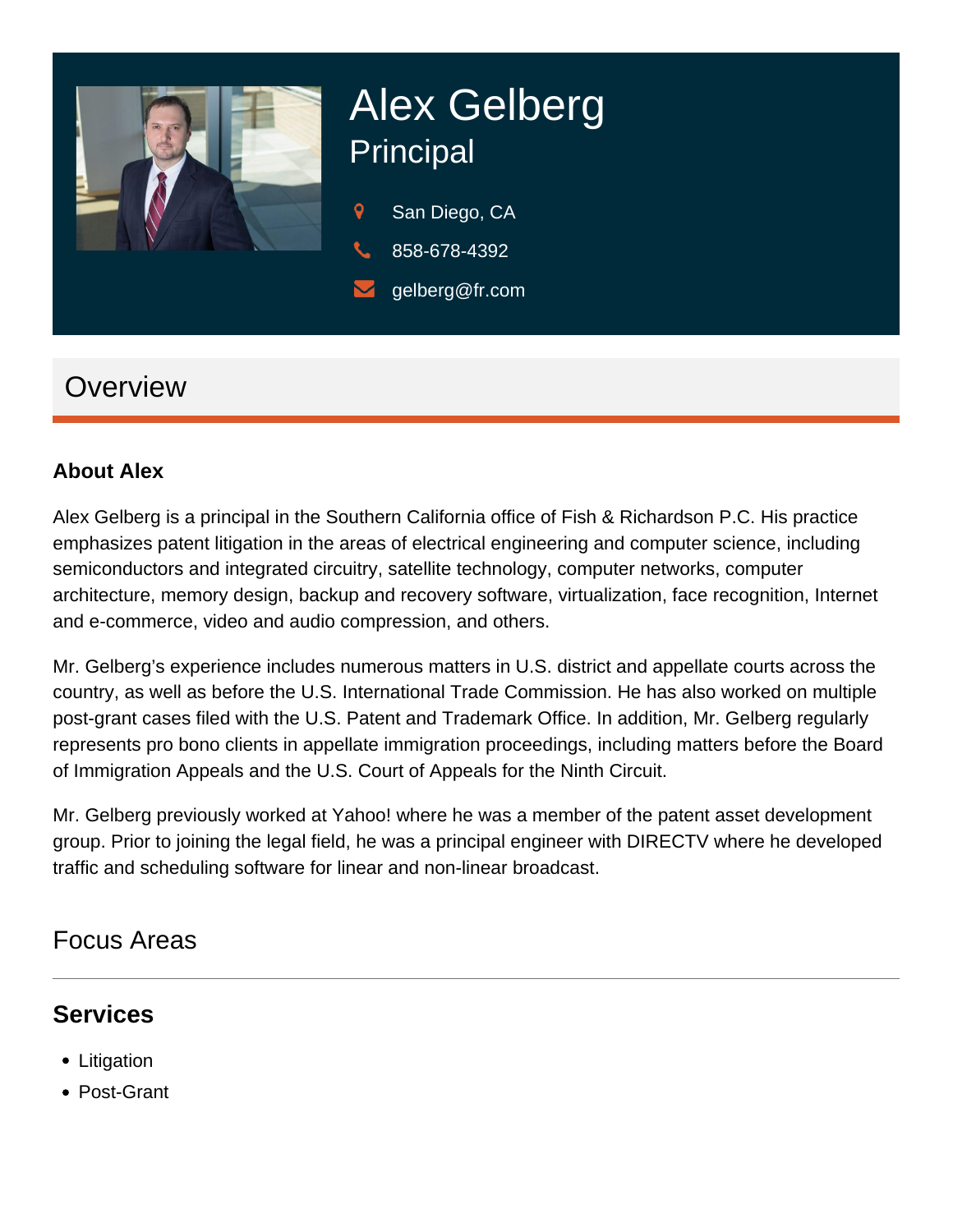- Appellate
- ITC Litigation
- Patent Litigation

#### **Industries**

- Electrical and Computer Technology
- Hardware
- Internet
- Medical Devices
- Semiconductors
- Software
- Telecommunications

## Education

J.D., University of California, Davis School of Law (2011)

M.S., Electrical and Computer Engineering, University of California, Irvine (2005)

B.S. with highest honors, Computer Engineering, Moscow Automobile and Highway Engineering Institute (2001)

# **Insights**

#### **Publications**

["One Year Later: A Q&A with Fish Principal Alex Gelberg on the Legal Battle against Project 100%](https://www.fr.com/one-year-later-a-qa-with-fish-principal-alex-gelberg-on-the-legal-battle-against-project-100/)," Fish & Richardson (May 10, 2022)

["Be an expert on expert witnesses](https://www.fr.com/wp-content/uploads/2016/12/Daily-Journal-Be-an-expert-on-expert-witnesses.pdf)," John Thornburgh and Alex Gelberg, Daily Journal [MCLE}, November 25, 2016.

"Pay Up, Patent Case Loser," The Recorder (May 8, 2014)